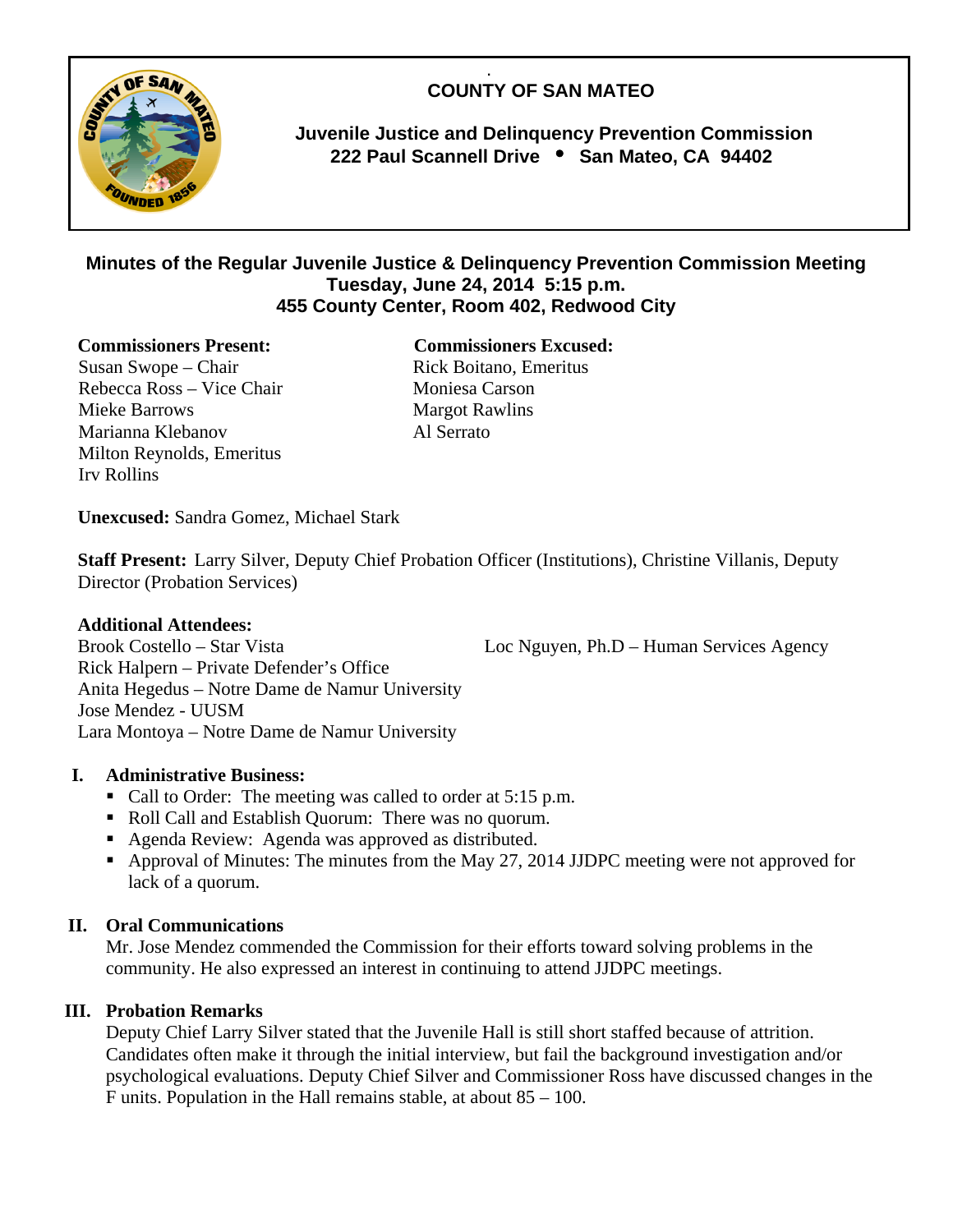Commissioner Serrato asked for a description of the hiring process and whether there is an ongoing recruitment program. Deputy Chief Silver said that the hiring process is pretty standard and consists of an in-depth questionnaire; extensive reference checks, and a review of the candidate's criminal history. Once vetted, the candidate then has a physical and psychological evaluation, as well as a polygraph examination. Only about 30% of candidates pass the background check. The entire process can take  $3 - 6$  months. The Department maintains an active list of eligible candidates.

Asked whether salaries in San Mateo County are similar to San Francisco and Santa Clara. Deputy Chief Silver stated that they are comparable.

**IV. Presentation on Out of Home Placement for Youth in San Mateo County: Dr. Loc H. Nguyen**  Commissioner Swope introduced Dr. Loc Nguyen, Director of San Mateo County Children and Family Services Agency.

Dr. Nguyen began by defining a group home as any facility that provides 24-hour care and supervision to children in a structured environment. State law requires that group homes be non-profit in order to qualify for federal funding. Group home licensing, opening/closing, and compliance is overseen by Community Care Licensing (CCL), a branch of the California Department of Social Services. The group home rate (the amount the state pays per child) is determined by the child's Rate Classification Level (RCL). For example, a group home with a level 12 RCL could receive \$8,000- 9,000 per child. There are 14 RCLs. California does not utilize levels 1-5, or level 13. Level 14 is the most restrictive of the levels.

Commissioner Barrows asked if 100% of the funding is AFDC foster care funding. Dr. Nguyen replied that it is, but that does not mean that every child will qualify for the full amount of federal funding available. In Child Welfare, for example, a child is eligible for federal funding if the child's family income is 60% or less of the 1996 Federal Poverty Level. There are also other County funding sources available.

Commissioner Ross asked how billing is done and whether fees are billed to the County, for which the County then seeks reimbursement. Dr. Nguyen stated the group homes never bill the feds directly. They bill through the County or State.

Commissioner Reynolds asked whether youth are individually classified with an RCL and then comingled with youth of a different RCL. Dr. Nguyen said that group homes are generally designated a single RCL and then required to serve only youth of that RCL. However, in some instances, youth with a lower RCL level are placed in a group home designated for youth of a higher RCL when there is no space at a group home at the child's classification level.

Commissioner Barrows asked if it violates a youth's rights to place him in a group home with a more restrictive RCL. Dr. Nguyen said that this is a possibility, but there might also be certain situations where the County has an agreement with a group home to provide temporary placement for children of different RCLs. Each group home is required to have a bill of rights for each child in residence.

Dr. Nguyen stated that at the time the RCL was developed, permanent foster care placement was seen as the preferred option. The objective was to stabilize the child's placement. But no funding was put in place for family engagement, mental health services, treatment or aftercare.

Commissioner Ross asked if this means that no additional federal funding is available to group homes for these additional services. Dr. Nguyen confirmed that is the case. Federal funding was intended for group home placement and stabilization only and not for additional services.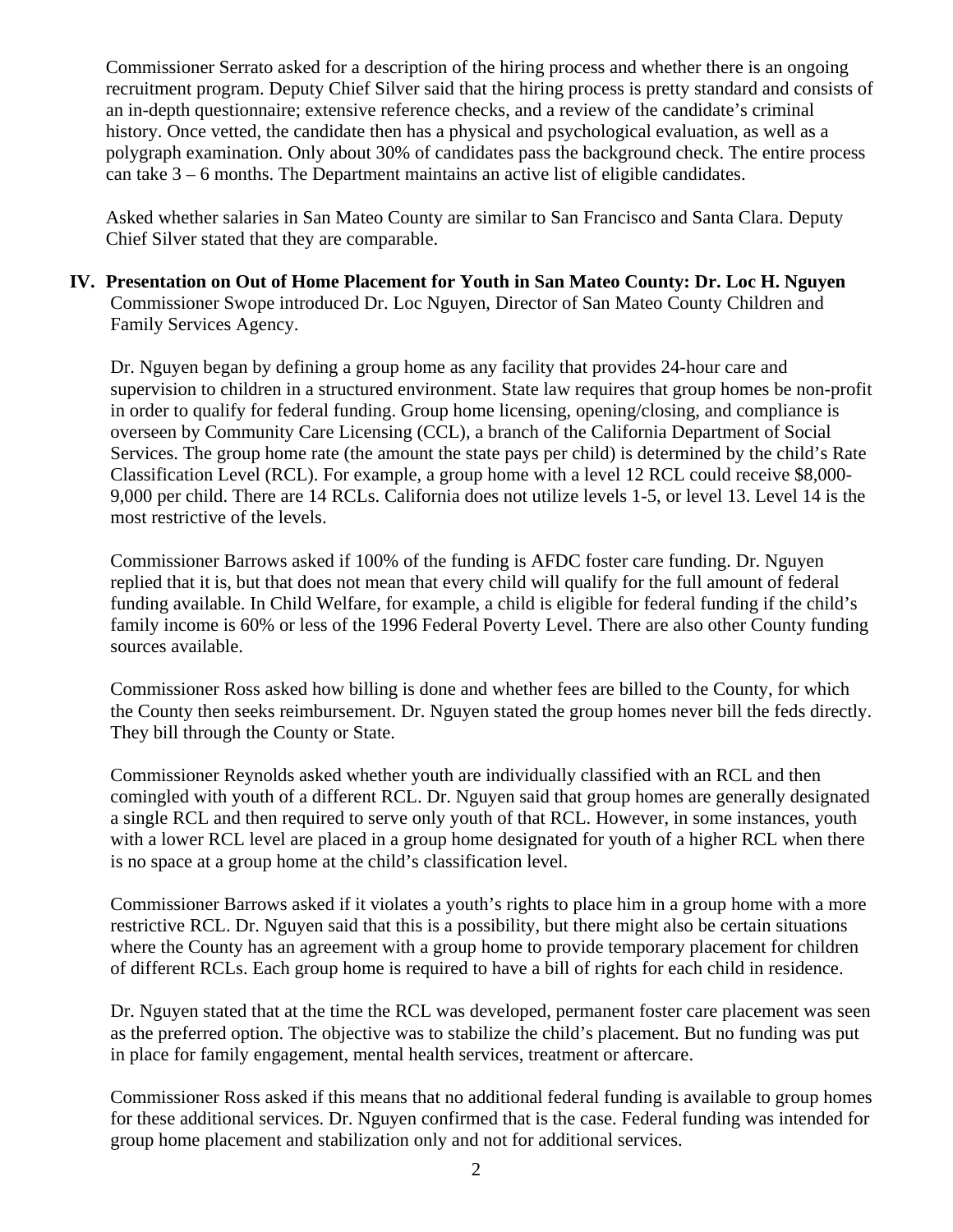Commissioner Barrows asked if group homes have to supplement Federal funding with County funds to support youth. Dr. Nguyen affirmed that group homes are often forced to do so.

Addressing Commission concerns about the Receiving Home, Dr. Nguyen stated that there are no plans either at present, or in the near or distant future, to close the Receiving Home. However, the Commission should understand that the CCL does not classify the Receiving Home as a group home, but rather, a 24x7/30-day emergency shelter.

Commissioner Ross asked whether the Receiving Home is staffed by County employees because it is not a group home. Dr. Nguyen confirmed this, stating that as a 30-day shelter, the Receiving Home is seen as more of an extension of an assessment center. It is not a permanent placement. There have been cases where a youth was ordered into the Receiving Home, but then had to be moved because it is not a group home. There are also CCL restrictions that allow no more than a 5-year age difference between residents. If this is violated, the CCL can bring corrective action against the facility that could result in a fine, an admonishment, or instructions to shut down the facility immediately.

Dr. Nguyen also stated that another CCL restriction pertaining to the Receiving Home in particular (due to funding), is that it cannot house any youth with a probation status.

Commissioner Ross asked when these rules were established, if it was a recent change, and how the County defines a youth with 'probation status.' Dr. Nguyen replied that he was not sure when the change took place, but the restriction has more to do with funding. There have been instances where the CCL will make an exception, but only on a temporary basis. Dr. Nguyen said that he would find the wording that speaks to the Receiving Home and youth with probation status and follow up with the Commission.

Commissioner Barrows asked for clarification of rumors that the County is planning to put out an RFP to have the Receiving Home managed privately. Dr. Nguyen replied that the Receiving Home was initially designed to be a 12-bed facility, but occupancy declined steadily over the past 1-2 years. Because of the decline in occupancy, the County decided to close half of the Receiving Home and allow a group home to take over the other half and run it as an independent facility. The CCL approved this, under the stipulation that there be different addresses and that the two entities be physically separated. However, in part because the group home could not accept probation youth (because of its being in the same building as the Receiving Home) it chose to shut down. HSA/Child Welfare is now looking into the possibility of turning the other half of the Receiving Home into an under 24-hour assessment center, but the restrictions pertaining to youth with probation status would still apply.

## **V. Court Remarks**

Judge Etezadi was unable to attend because court was still in session.

#### **VI. Committee Reports**

#### **a. Inspections Committee** (Swope/Carson)

Commissioner Carson provided a sign-up sheet for this year's inspections to be circulated during the meeting for people to indicate which facility they will be inspecting. Rise and Mac Group Homes will be added to the sign-up sheet. Commissioner Carson sent inspection guidelines to Stephanie Ross that will be disseminated electronically to the Commission. Commissioner Carson asked that those taking the lead on an inspection get started with scheduling their visits. Braulio Gonzalez has moved out of County and can no longer participate as a Commissioner, but he will continue to attend JJDPC